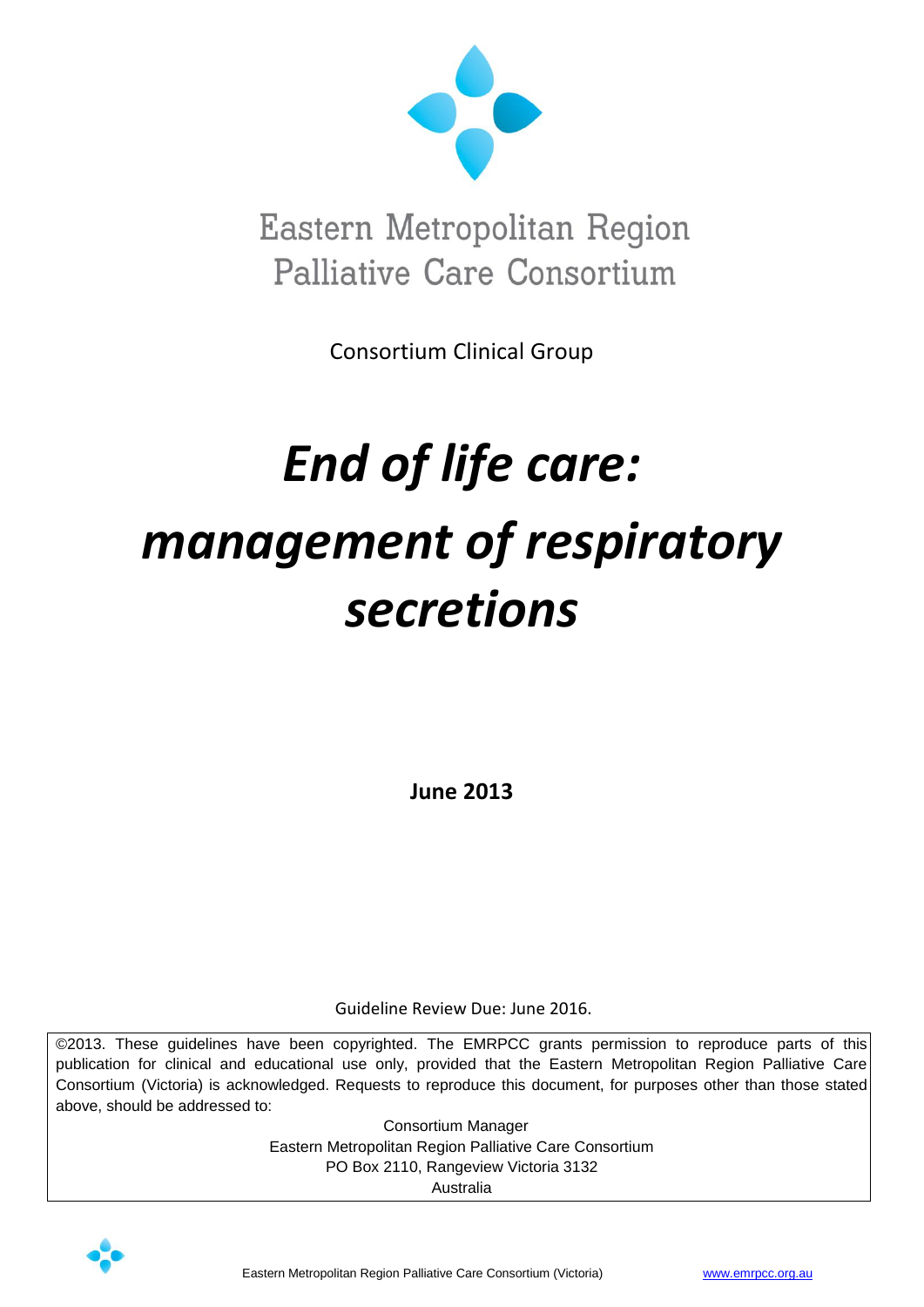

# **Background:**

*Terminal respiratory secretions (known as 'death rattle' or 'noisy breathing') are often observed in an imminently dying person. Despite the symptom occurring in 23 - 92% of patients (1) there is a lack of robust research to guide assessment or management. The cause of terminal respiratory secretions is unproven, but it is considered to be due to a pooling of respiratory secretions that occurs as a person becomes weaker, loses consciousness and the ability to cough or swallow normally <sub>(2)</sub>. Family members can express concern that terminal respiratory secretions may be distressing to the patient and they require ongoing support and education.* 

**Rattle Intensity Score** (6) A scoring tool may be used in clinical documentation

| $\overline{0}$ | Not audible                                                    |
|----------------|----------------------------------------------------------------|
|                | $1$   Only audible near patient                                |
|                | Clearly audible at the end of the patients bed in a quiet room |
|                | Clearly audible at a distance of about 9.5m in a quiet room    |

### **Key points to remember**

- The 'death rattle' is a strong predictor of death after the death rattle commences, median survival is  $23$  hours.  $(3)$
- The literature search conducted for these guidelines showed no anti-secretory medication to be consistently better than another.
- Recent evidence from a single placebo controlled trial suggests that medication is no better than a placebo  $(4.5)$ . More studies are needed to investigate this further.
- Providing quality care and support to the patient's family is critical, including bereavement care.
- Mouth care and position changes will maximise patient comfort.
- Clinical experience shows suctioning can be "very uncomfortable for the patient and cause significant...distress" <sub>(9)</sub>. If suctioning is needed, gentle oral suctioning only maybe appropriate.
- Implement the management flow chart (p3) when the symptom is detected.
- Medication is not always required.
- Regularly assess the patient's clinical situation and response to any medication administered.

# **Guidelines for initiating medication:**

- 1) Identify "death rattle" as soon as it starts. Medications are most effective when started at a rattle score of 1 (see scoring tool above) (3)
- 2) Assess the hydration of the mouth as medication may exacerbate dryness.
- 3) Continue pharmaceutical treatment for 24 hours. Effectiveness improves with time (3)
- 4) If sedation is required consider using drugs which are tertiary amines (Atropine and Hyoscine Hydrobromide/Hyoscine™) (3, 5)
- 5) Drug selection & prescribing is based on the differing pharmacological profiles, prescriber preference, accessibility and the cost of medication. (8)

# **Abbreviations used in the flow chart:** mg = milligrams

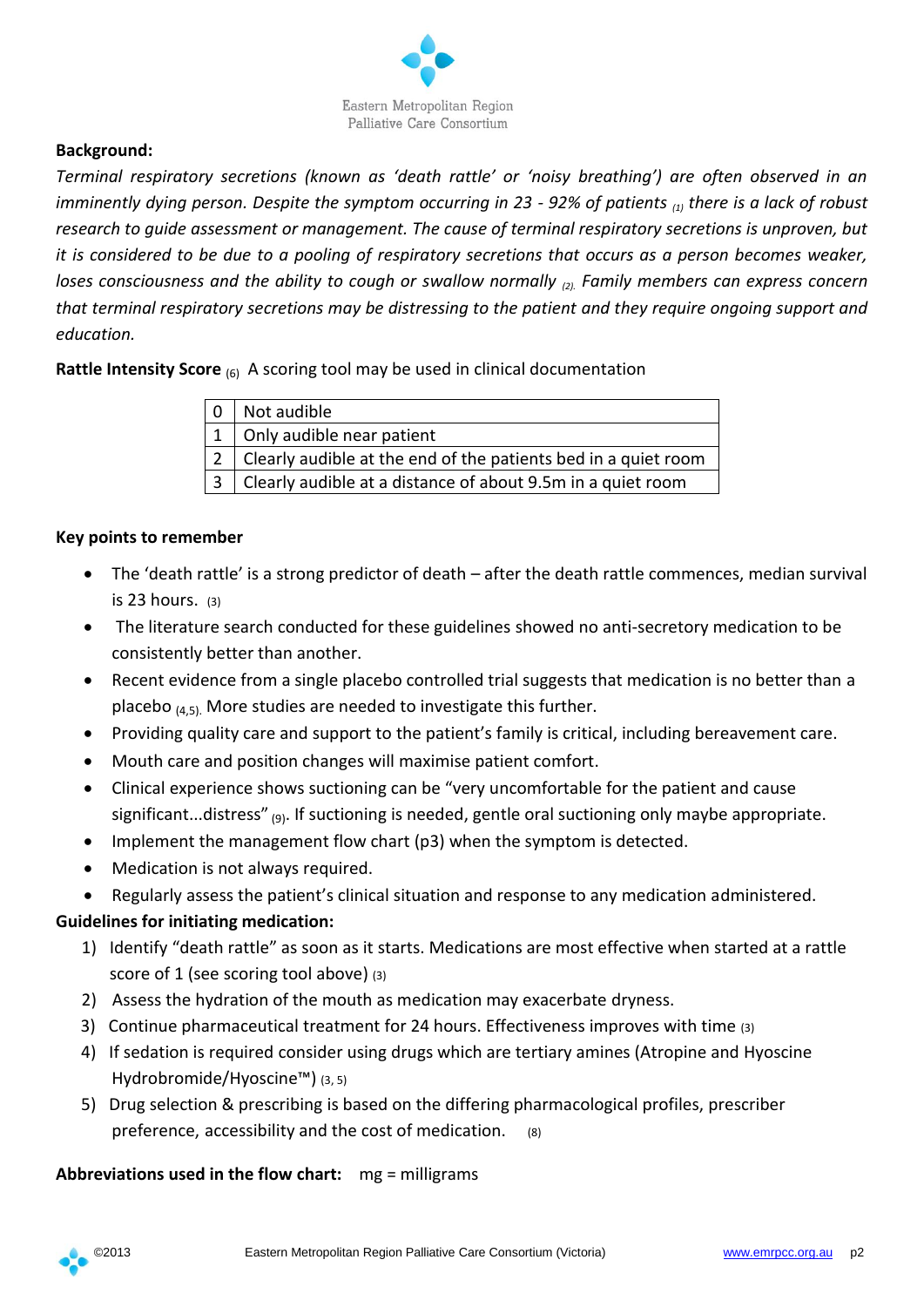

#### **The patient is dying with noisy respiratory secretions ("death rattle")**